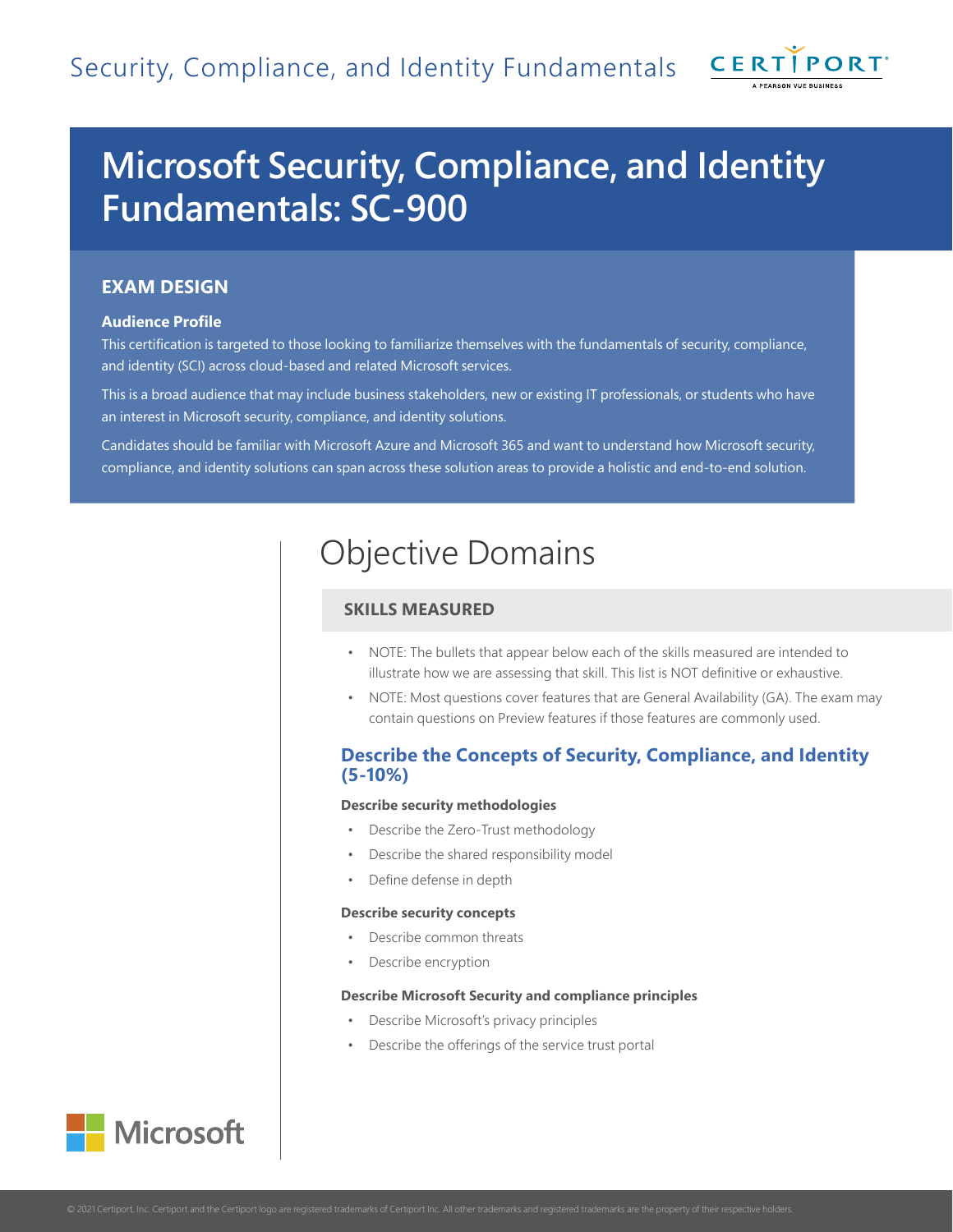## **Describe the capabilities of Microsoft Identity and Access Management Solutions (25-30%)**

## **Define identity principles/concepts**

- Define identity as the primary security perimeter
- Define authentication
- Define authorization
- Describe what identity providers are
- Describe what Active Directory is
- Describe the concept of Federated services
- Define common Identity Attacks

## **Describe the basic identity services and identity types of Azure AD**

- Describe what Azure Active Directory is
- Describe Azure AD identities (users, devices, groups, service principals/applications)
- Describe what hybrid identity is
- Describe the different external identity types (Guest Users)

## **Describe the authentication capabilities of Azure AD**

- Describe the different authentication methods
- Describe self-service password reset
- Describe password protection and management capabilities
- Describe Multi-factor Authentication
- Describe Windows Hello for Business

## **Describe access management capabilities of Azure AD**

- Describe what conditional access is
- Describe uses and benefits of conditional access
- Describe the benefits of Azure AD roles

## **Describe the identity protection & governance capabilities of Azure AD**

- Describe what identity governance is
- Describe what entitlement management and access reviews is
- Describe the capabilities of PIM
- Describe Azure AD Identity Protection

## **Describe the capabilities of Microsoft Security Solutions (30-35%)**

## **Describe basic security capabilities in Azure**

- Describe Azure Network Security groups
- Describe Azure DDoS protection
- Describe what Azure Firewall is
- Describe what Azure Bastion is
- Describe what Web Application Firewall is
- Describe ways Azure encrypts data

## **Describe security management capabilities of Azure**

- Describe the Azure Security center
- Describe Azure Secure score
- Describe the benefit and use cases of Azure Defender previously the cloud workload protection platform (CWPP)
- Describe Cloud security posture management (CSPM)
- Describe security baselines for Azure

## **Describe security capabilities of Azure Sentinel**

- Define the concepts of SIEM, SOAR, XDR
- Describe the role and value of Azure Sentinel to provide integrated threat protection

## **Describe threat protection with Microsoft 365 Defender (formerly Microsoft Threat Protection)**

- Describe Microsoft 365 Defender services
- Describe Microsoft Defender for Identity (formerly Azure ATP)
- Describe Microsoft Defender for Office 365 (formerly Office 365 ATP)
- Describe Microsoft Defender for Endpoint (formerly Microsoft Defender ATP)
- Describe Microsoft Cloud App Security

## **Describe security management capabilities of Microsoft 365**

- Describe the Microsoft 365 Security Center
- Describe how to use Microsoft Secure Score
- Describe security reports and dashboards
- Describe incidents and incident management capabilities

### **Describe endpoint security with Microsoft Intune**

- Describe what Intune is
- Describe endpoint security with Intune
- Describe the endpoint security with the Microsoft Endpoint Manager admin center